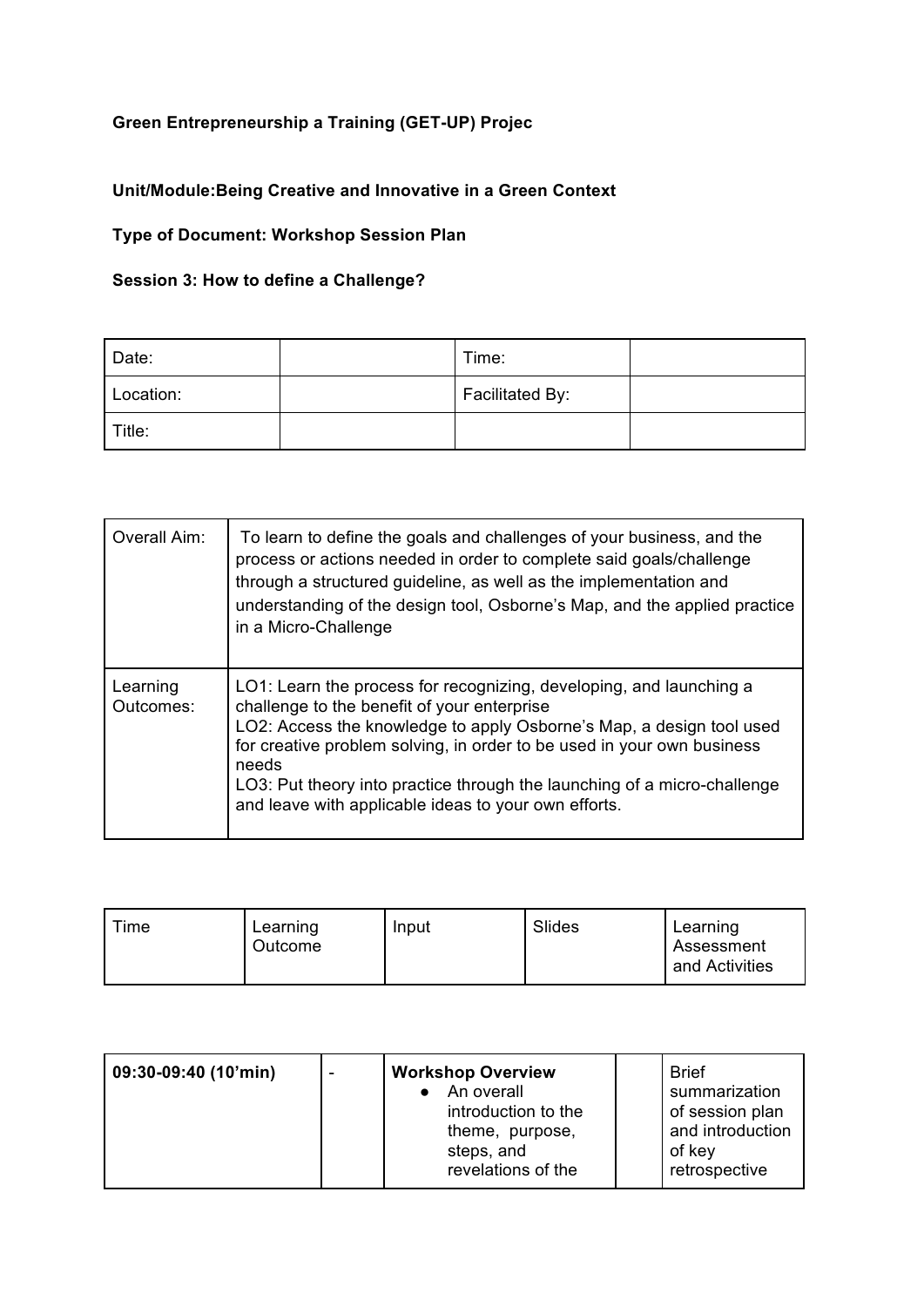|                      | workshop to acutely<br>define outcomes<br>Introduction of how<br>$\bullet$<br>to work from the<br>end, backwards<br>towards present day,<br>in order to analyze<br>and create a plan of<br>action                                                                                                                                                                                                                    | thinking pattern:<br>"Start at the<br>end"                                                                                                                                            |
|----------------------|----------------------------------------------------------------------------------------------------------------------------------------------------------------------------------------------------------------------------------------------------------------------------------------------------------------------------------------------------------------------------------------------------------------------|---------------------------------------------------------------------------------------------------------------------------------------------------------------------------------------|
|                      |                                                                                                                                                                                                                                                                                                                                                                                                                      |                                                                                                                                                                                       |
| 09:40-9:55 (15'min)  | <b>Recognizing and</b><br><b>Constructing a Challenge</b><br>Understand how to<br>recognize a<br>challenge<br>The ability to solve in<br>issue with beginning<br>with the desired<br>outcome and<br>working backwards<br>The construction of a<br>plan of action and<br>how to launch a<br>challenge                                                                                                                 | The learning of<br>a new<br>perspective and<br>methodology of<br>thought, the<br>start from the<br>end technique                                                                      |
| 09:55-10:20 (25'min) | <b>Osborne's Map</b><br>Introduction into the<br>origins and<br>applicable uses of<br>the design thinking<br>tool, Osborne's Map<br>Dividing of materials<br>for the completion<br>and understanding<br>of the intention of the<br>tool<br>Explanation of the<br>phases of the<br>Osborne Map<br>Defining of one's<br>$\bullet$<br>ability to creative<br>problem solving in<br>the sector of<br>business innovation | Provide the tool<br>and materials (in<br>the form of an<br>Osborne Map,<br>markers,<br>stickers) to<br>complete the<br>exercise as<br>design<br>questions to<br>stimulate<br>ideation |